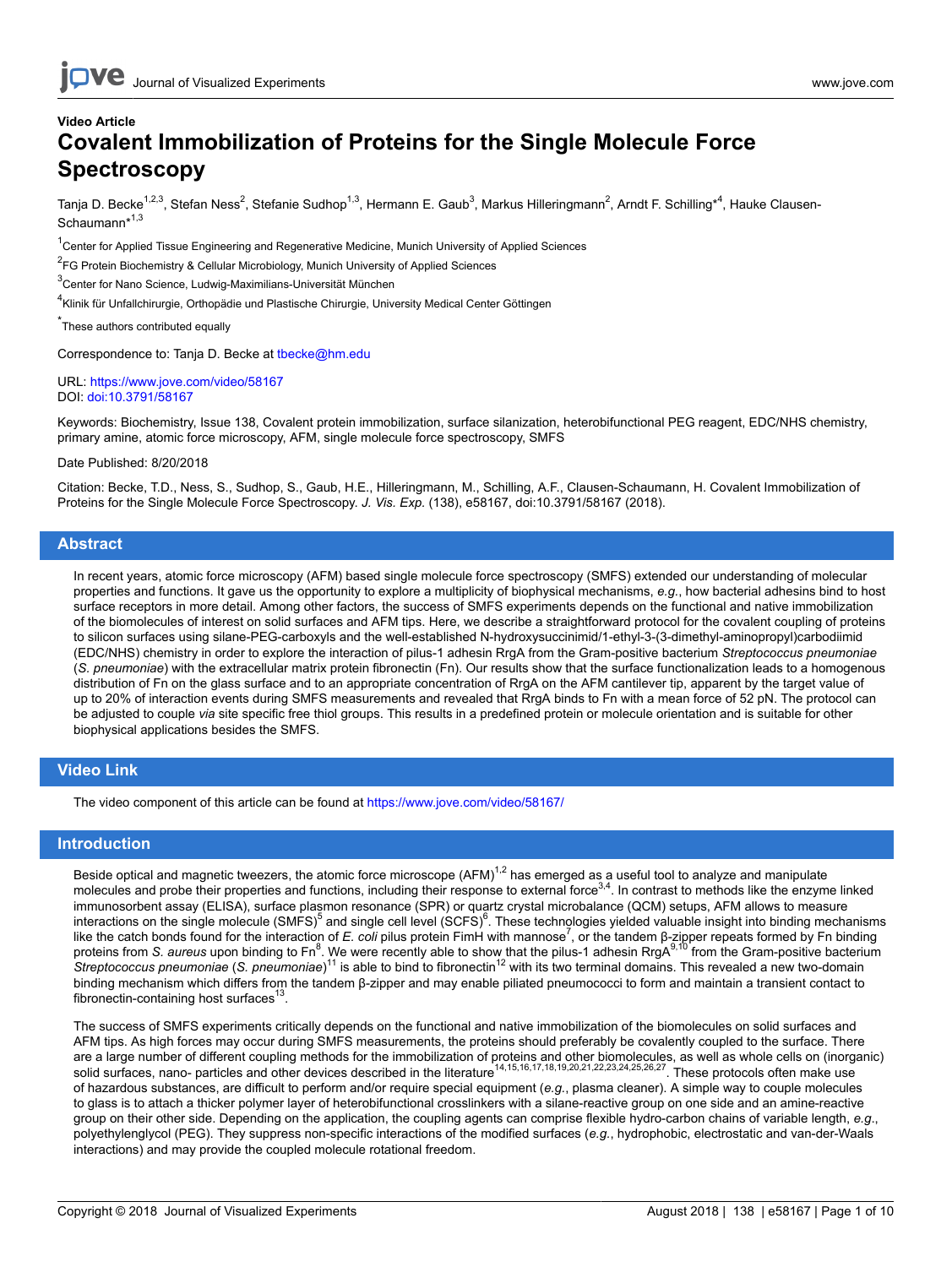Here, we describe a general protocol for the covalent coupling of proteins containing one or more free amino groups (-NH<sub>2</sub>) to glass surfaces and silicon nitride AFM tips *via* a heterobifunctional ethoxy silane-PEG-carboxyl (-COOH). This protocol can be used in SMFS experiments, which is exemplified based on the interaction of RrgA and the extracellular matrix protein Fn (see **Figure 1** for an overview).

The first step is the silanization of the surface<sup>28,29,30,31</sup>. It involves the hydrolysis of the ethoxy groups of the coupling agent in order to form highly reactive SiOH groups. These can react with SiOH groups on the substrate. In a primary condensation step, these silanols form hydrogen bonds and spread on the substrate. In a secondary condensation reaction (which usually requires heat or vacuum to remove water), siloxane bonds are formed. This results in a covalently attached organo-silane layer.

The second step is the coupling of the proteins to the functional (-COOH) groups which extend from the polymer<sup>32</sup>. First, the acid is converted to a reactive N-hydroxysuccinimid (NHS) ester intermediate, which is gained through the well-established NHS/EDC (1-ethyl-3-(3 dimethylaminopropyl)carbodiimid chemistry<sup>33</sup> and undergoes nucleophilic substitution to finally form an amide bond with primary amines on the proteins.

In this way, RrgA was coupled to silicon nitride AFM tips and human Fn to glass substrates in a random orientation and their interaction forces were analyzed on the single molecule level. Our results show that the described surface chemistry leads to a homogenous distribution of Fn on the glass surface and to an appropriate concentration of RrgA on the tip, apparent by the target value of up to 20% of interaction events during SMFS measurements. This chemistry reduces non-specific background interactions, is subject to little alteration during data acquisition and is therefore excellently suited for precise SMFS experiments.

## **Protocol**

# **1. Immobilization of Proteins** *via* **Functional Silane Coupling Agents**

Note: **Figure 1** gives an overview over the surface chemistry applied in this protocol.

CAUTION: In the following protocol, different chemicals with corrosive and skin irritating properties are used. Wear adequate (acid-resistant) gloves, safety goggles, and laboratory coat and work under the fume hood while preparing solutions in order to avoid inhalation of vapors.

- 1. Functionalization of glass surfaces and silicon nitride cantilever with silane coupling agents
	- 1. Remove coarse dust and contaminations from glass slides with isopropanol and lint-free precision wipes and cut the slides in desired size (optional).
		- Note: Beside glass, the solid surface can be silica, quartz, and the oxides of aluminum, copper, tin, titanium, iron, chromium, zirconium, nickel, and zinc.
		- CAUTION: Cutting the glass slides may cause sharp edges.
	- 2. Place the glass slides in a staining jar filled with hydrochloric acid (33% HCl) diluted with doubly distilled water (ddH2O) to 3 5% (v/v), close the jar with appropriate lid and place it in an ultrasonic bath for 90 min at room temperature.

Note: The used jar has a diameter of 6 cm and an approximate size of 65-70 mL. An appropriate volume of diluted HCl for the jar is 50 mL containing 5 mL 33% HCl and 45 mL of ddH<sub>2</sub>O. The HCl effectively removes non-binding metal ions, especially sodium, potassium, and calcium and reduces the silicon in order to produce a hydroxyl saturated glass surface.

CAUTION: HCl is corrosive and skin irritating. Wear adequate acid-resistant gloves, safety goggles and laboratory coat and work under the fume hood while preparing the solution in order to avoid inhalation of vapors.

3. Place the silicon nitride AFM cantilever probes on a clean glass slide with the tip facing upwards and irradiate with ultra violet light from above for at least 90 min.

Note: For single molecule force spectroscopy, cantilevers with a nominal spring constant of 0.01 to 0.1 N m<sup>-1</sup> are suitable. Irradiation of the cantilever surface with UV light will remove organic contaminants, mainly fat substances, and render it hydrophilic on one side. If the other side is heavily contaminated - which should not be the case, or if the cantilever probes are used fresh out of the suppliers' box - it may affect the SMFS measurement. A thorough cleaning of the whole cantilever chip using piranha solution, which has been used in many studies $34$ , may help.

CAUTION: UV light is harmful to the eyes; therefore, irradiation of the cantilever probes should be carried out in an UV light impermeable chamber. Piranha solution is highly reactive and may burn skin, paper and other organic material. Do not use plastic containers. If placed in dishes or jars even with small amounts of organic surface contaminations (*e.g.*, from previous use), it may react rapidly.

- 4. Replace the hydrochloric acid in the staining jar with ddH<sub>2</sub>O without letting the glass surface dry and place the jar back in the ultrasonic bath for another 10 min. Replace the water two more times for 10 min respectively to properly wash off the hydrochloric acid.
- 5. In the meantime, dissolve ethoxy (or methoxy) silane polyethylene glycol acid (Si(OC<sub>2</sub>H<sub>5</sub>)<sup>3</sup>-PEG-COOH) in a mixture of ethanol and ddH<sub>2</sub>O (v/v 95%/5%, pH 4.6 adjusted with acetic acid) to a final concentration of 0.1 mg mL<sup>-1</sup>. Store the solution hermetically sealed in order to avoid the evaporation of the ethanol.

Note: Silane coupling agents are sensitive to moisture and temperature. Therefore, they should be stored under inert gas (N<sub>2</sub>), at low temperature (-20 °C) and under dry conditions. Before opening the flask, make sure that the silanes have reached room temperature to minimize hydration and thereby passivation of reactive groups. Heterobifunctional PEG coupling agents are available with numerous different functional groups and different spacer lengths. For random immobilization of proteins *via* their free amino groups (NH2), as described in this protocol, the functional group additional to the ethoxy/methoxy silane must be an NHS ester. Beside the purchase of a silane agent with NHS ester, a simple way to gain such NHS ester is to activate a carboxyl group (-COOH) with 1-ethyl-3-(3 dimethylaminopropyl) carbodiimid (EDC) and NHS (see 1.2.1. and 1.2.2.).

CAUTION: Ethanol is flammable and skin irritating. Acetic acid is flammable and corrosive. Take care not to get reactive silanes onto skin or into eyes. Wear adequate gloves, safety goggles and laboratory coat and work under the fume hood in order to avoid inhalation of vapors.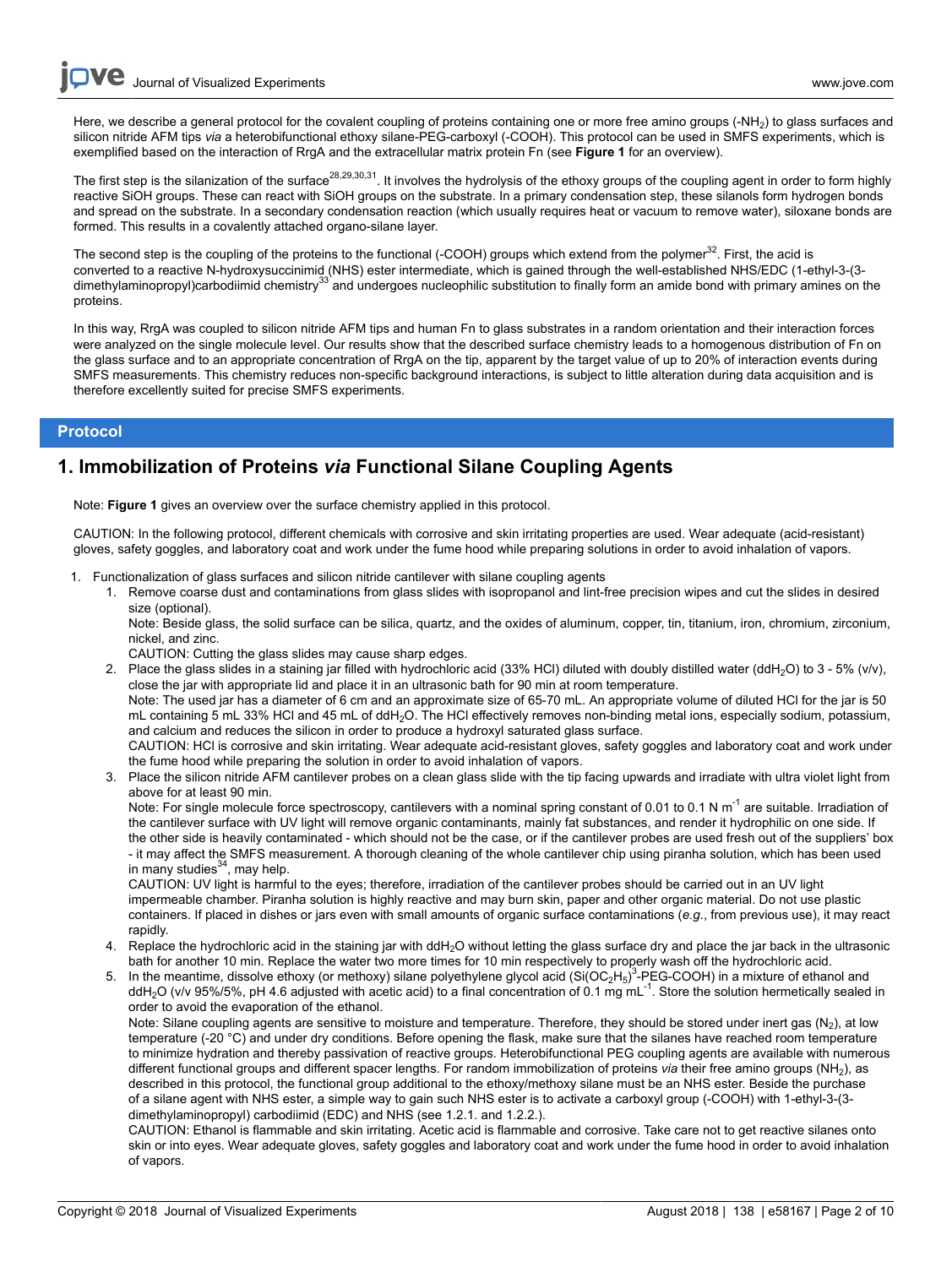6. Pour the silane solution in two separate Petri dishes, place the prepared cantilever probes and glass slides in one Petri dish respectively, seal hermetically (*e.g.,* parafilm) to avoid evaporation of the ethanol and incubate stationary for 90 min at room temperature.

Note: The optimal size of the Petri dish depends on the number of cantilever probes and the size of the glass slides which should be functionalized. A diameter size for good handling and low reagent volume is 50-60 mm. To avoid undesired bending of the cantilever while penetrating through the air water interface the cantilever should be held at a 90° angle to the air-water interface. The incubation of the glass slides (but not the cantilever probes) can optionally be carried out on an orbital shaker.

7. Rinse the cantilever and glass slides in three consecutive beakers containing pure ethanol to completely wash off the unbound silane compounds.

Note: To avoid undesired bending of the cantilever while penetrating through the air water interface, the cantilever should be held at a 90° angle.

- 8. Place the functionalized glass slides in the staining jar and the cantilever on a clean glass slide and cure at 110 °C for 30 min. Note: Curing with heat induces the formation of covalent siloxane bonds and the removal of water. As the glass slides were only functionalized on the one side, make sure to properly indicate the coated side.
- 9. Store the silanized glass samples and cantilever probes in a vacuum desiccator for up to one week. Note: The protocol can be paused here.
- 2. Random immobilization of proteins on silanized glass and silicon nitride cantilever

Note: To avoid undesired bending of the cantilever, the cantilever probe should be held at a 90° angle while penetrating any air-water interfaces.

1. Prepare a solution containing 42 mg mL<sup>-1</sup> of EDC and 20 mg mL<sup>-1</sup> NHS in standard phosphate buffered saline (PBS; 137 mM NaCl, 2.7 mM KCl, 10 mM Na<sub>2</sub>HPO<sub>4</sub>, 1.8 mM KH<sub>2</sub>PO<sub>4</sub>, pH 7.4). CAUTION: EDC is corrosive and skin irritating and can cause serious eye damage. Wear adequate gloves, safety goggles and

laboratory coat.

2. Cover the silane coated glass slides with the solution and put silanized cantilever probes in a drop of the EDC/NHS solution and incubate for 10 min at room temperature.

Note: For the incubation of the cantilever probes, the original cantilever box is suitable. To couple proteins *via* their free amino groups to the carboxyls (-COOH) of the heterobifunctional silane-PEG agents, the -COOH group is activated with the widely used EDC/NHS chemistry. EDC couples NHS to the carboxylic acid, forming a "stable" NHS ester which enables efficient conjugation to primary amines at physiological pH in a next step.

- 3. Rinse the cantilever and glass slides thoroughly with PBS in three consecutive beakers in order to completely wash off excessive EDC/ **NHS**
- Note: This washing step is critical as remaining EDC/NHS can crosslink proteins and thereby alter their functionality.
- 4. Incubate the activated glass slides with and the cantilever probes in a droplet of the desired protein solution in a wet chamber at room temperature. The protein concentration and incubation time should be adapted to meet the requirements of the experiment. In general, a concentration between 0.5 to 1 mg  $mL^{-1}$  and incubation times from 30 min to 2 h are suitable for most proteins. In the case of fibronectin (on glass slide) and pilus-1 tip protein RrgA (on cantilever), a molar concentration of 1.5 µM and 3 µM, respectively, and an incubation time of 2 h are sufficient.
- 5. Wash the glass slides and the cantilever probes thoroughly with PBS in three consecutive beakers in order to wash off unbound proteins.
- 6. Saturate the remaining NHS ester with tris(hydroxymethyl)-aminomethan by placing the probes in tris-buffered saline (TBS; 50 mM Tris, 150 mM NaCl, pH 7.6) for 20 min at room temperature. Note: This step reduces undesired covalent coupling of proteins between the functionalized surface of the AFM tip and the glass,

because amino groups of Tris can bind to the remaining activated COOH groups on the cantilever and substrate surface.

7. Wash the glass slides and the cantilever probes thoroughly with PBS and store them in separate Petri dishes covered in PBS until use. Note: The samples should be prepared freshly and used the same day.

# **2. Atomic Force Microscopy Based Single Molecule Force Spectroscopy**

Note: In this work, an atomic force microscope from JPK Instruments was used and the set ups for obtaining force-distance curves was defined with the Force RampDesigner.

1. Cantilever calibration with the thermal noise method $35$ 

Note: For cantilever calibration, follow the step in the manual of the manufacturer. Most cantilever suppliers state an approximate spring constant, which is usually calculated from the nominal cantilever shape (length, width, thickness) and is therefore not very reliable. As the correct spring constant is crucial, it is advisable to carry out the cantilever calibration described below in triplicate and use the mean values of optical lever sensitivity and spring constant. It can be useful to record the cantilever deflection in volts (V) during the experiment and convert it to force (pN) afterwards, using the optical lever sensitivity and spring constant mean values. The spring constant and optical lever sensitivity can be determined before and/or after the experiment, as long as the laser position is not changed on the cantilever (the position of the reflected laser can be readjusted on the photodiode).

- 1. Fix a clean, fresh glass slide on the AFM sample holder and cover it with PBS buffer.
	- Note: The calibration should be carried out on a hard surface (*e.g.*, glass) and in the same buffer as the actual experiments.
- 2. Fix the prepared cantilever probe at the cantilever holder, place it in the AFM head and carefully wet the cantilever with a drop of PBS buffer.

Note: The wetting of the cantilever reduces the surface tension appearing during penetration in the PBS buffer on the calibration glass slide and thereby undesirable bending of the cantilever.

3. Slowly move the cantilever towards the calibration surface until the cantilever is completely immersed in the PBS buffer but still away from the calibration surface.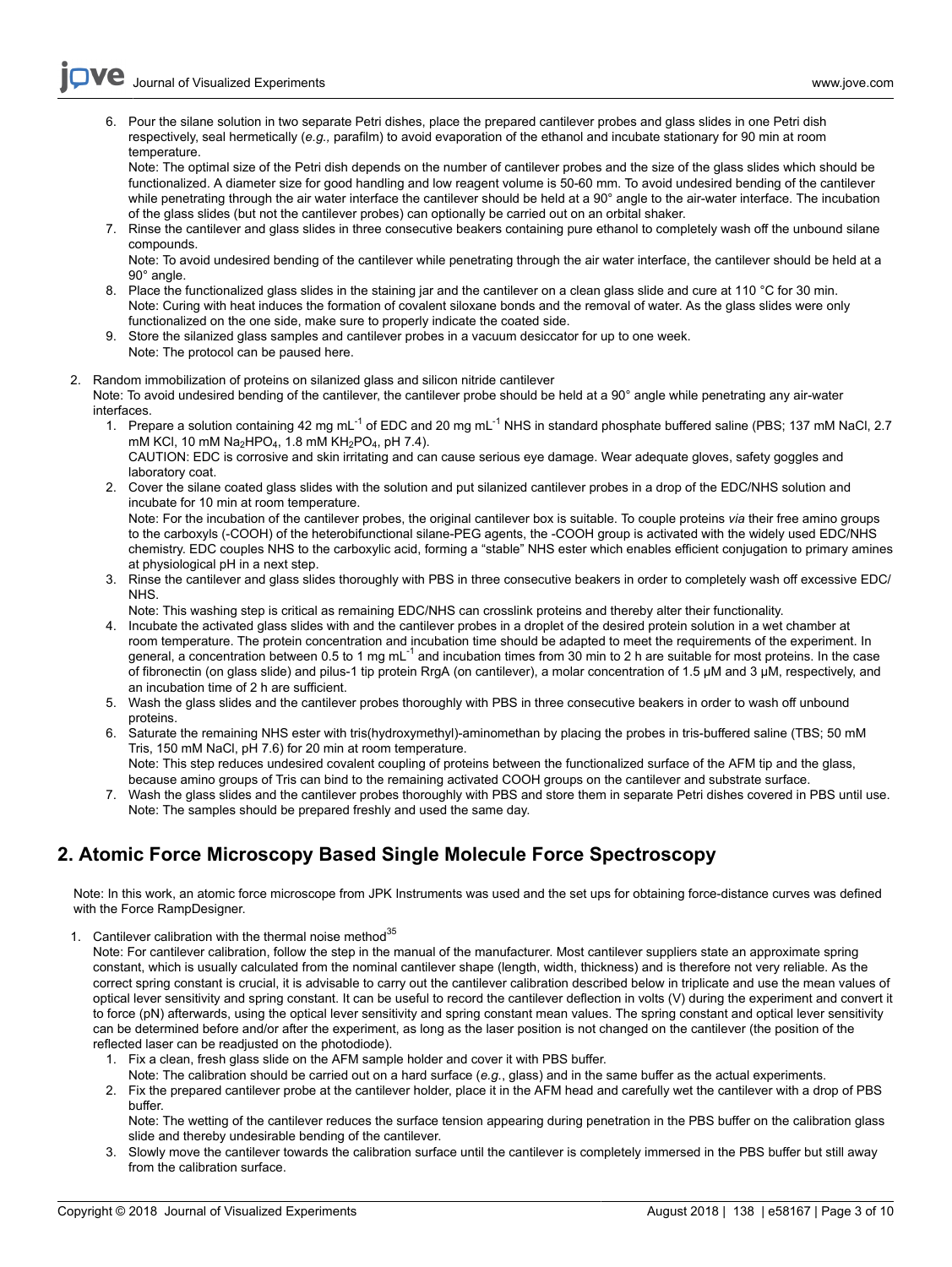**Ove** Journal of Visualized [Experiments](https://www.jove.com) [www.jove.com](https://www.jove.com)

- 4. Use the top view optical microscope of the AFM or (if available) the inverted microscope underneath the AFM to position the laser of the AFM on the backside of the cantilever. Place the laser spot near the end of the cantilever close to where the tip is located. Note: The laser spot should be located close to the end of the cantilever, but it should still be completely on the cantilever. If no optical microscope is available, use a piece of paper for visible laser diodes or a laser detector card for infrared laser diodes, put it underneath the AFM head and move the laser spot towards the edge of the cantilever-chip, where the cantilevers are located, until you see the spot on the paper or detector card. Then move the laser parallel to the edge. When the spot disappears, it is on a cantilever arm. For linear cantilevers, move the spot towards the end of the lever arm until it appears on the paper/detector card and move it back until it is again on the lever arm (disappears from the paper/card). For triangular, place the spot in the middle between two arms of the cantilever and move it towards the end of the cantilever, until it disappears from the paper/card. Check that you are in the middle of the cantilever by moving the spot perpendicular to the long axis of the cantilever.
- 5. Adjust the position of the four quadrant detector photodiode of the AFM in such a way that the reflected laser beam is positioned in the center of the photodiode.

Note: Proceed as follows: Use the micrometer screws near the detector diode to move the diode in horizontal and in vertical direction, until the sum signal from all four quadrants is maximized. Then move the diode in vertical direction, until the vertical deflection signal is zero, and move the diode in horizontal direction, until the lateral deflection signal is zero. Silicon nitride cantilevers usually have a gold coating and are therefore a bimetal with two different coefficients of thermal expansion. This results in a thermal drift (apparent in the vertical deflection signal) especially in solution. To reduce this drift during measurements, let the whole system equilibrate for a few minutes before starting the calibration.

- 6. Open the calibration manager in the AFM software and calibrate the cantilever sensitivity and spring constant of the cantilever with the thermal noise method as follows.
- 7. Carefully approach the substrate surface and record a force-distance curve.
- 8. Determine the optical lever sensitivity in nm/V by fitting a straight line to the steepest part of the retraction force curve, where the tip is in contact with the substrate surface. The sensitivity enables to convert the cantilever spring constant to pN/nm.
- Note: The slope of the retraction curve is the piezo travel distance *vs*. the change in photodiode voltage (measured in nm/V). 9. Record several thermal noise spectra of the cantilever with the cantilever approximately 100 µm or more away from the surface in order
- to exclude any surface damping.
- 10. Determine the spring constant of the cantilever in pN/V by fitting a harmonic oscillator provided by the AFM software to the thermal noise spectra.
- 11. Slowly retract the cantilever and withdraw it from the solution.
- 12. Substitute the glass surface used for cantilever calibration with the sample surface containing the immobilized proteins. Make sure that the cantilever and the sample surface (and thereby the proteins) do not dry while changing the glass slides.

2. Interaction force experiments on the single protein level

1. Slowly move the moist cantilever towards the sample surface until the cantilever is completely covered by PBS buffer but still away from the substrate surface.

Note: To reduce the thermal drift during the experiment, let the whole system set for a few minutes before starting the force spectroscopy measurements.

2. Approach the surface and record multiple force-distance curves (≥ 500) at different locations of the sample surface, with a contact force of 250 pN, a contact time of 1 s, a retraction length of 2 µm and a retraction velocity of 1 µm s<sup>-1</sup>. Note: For general force spectroscopy adjustments, follow the manufacturer's manual. Variations: The retraction speed can be varied between 0.1 and 5 µm s<sup>-1</sup> to calculate kinetical data depending on the increasing force load. The interaction time can be varied to analyze time dependent bond strengthening. Instead of keeping the retraction speed constant, one may keep the force constant (force clamp mode).

## 3. Data analysis

Note: Data analysis was carried out using the data processing software. Depending on the immobilized proteins, the contact time or the retraction speed, whether a footprint was incorporated or not and other variable parameters, the force-distance curves contain multiple different information. Data analysis and interpretation can vary greatly between different SMFS experiments and can therefore not be described in detail here. As for the interaction of RrgA and Fn, the following protocol can be a first step for the analysis of SMFS data.

- 1. Open the measured force curve files by selecting the **Open Batch of Force Scan** icon and process the force-distance curves as follows:
- 2. Convert the cantilever deflection (V) to the directly proportional force (F) by selecting the **(Re)Calibrate the V-deflection by Adjusting Sensitivity and Spring Constant** icon.

Note: If cantilever calibration was carried out before the experiment, the values are saved in the force scan files and are automatically used during calibration of the V-deflection. If the calibration was carried out after the experiment, the software uses default values, which can be changed to the measured values.

3. Subtract the baseline of the retraction channel in a region of the force curve far from the surface to set the zero force level by selecting the icon **Baseline Subtraction**.

Note: In some cases, the retraction may not have the same constant force value and the curve may display a linear tilt, which can be removed by selecting **Offset + Tilt**.

- 4. Define the point where the tip gets into contact with the sample by selecting the **Contact Point Determination** icon.
- 5. Convert the height signal to tip-sample separation by selecting the **Tip-Sample Separation** icon. In addition to subtracting the contact point position, this procedure subtracts the cantilever bending to calculate the distance between substrate surface and AFM-tip. Note: For fitting polymer elastic models, like the extensible worm-like-chain model, and the determination of interaction lengths, the tipsample separation, which is corrected for the cantilever bending, is needed. To determine the force loading rate from the slope of the force curve and the z-piezo velocity, the uncorrected force curves should be used.
- 6. Screen the force-distance traces for force peaks occurring at rupture lengths above 70 nm (length of the stretched PEG spacer)<sup>36</sup> to sort out nonspecific interactions and apply the extensible worm-like-chain model to the selected peaks by selecting the **Fit a Polymer Chain Model** icon and chose the **Extensible Worm-like Chain Model**. The peaks in the retraction force curve will be fitted with this model and rupture forces and lengths are obtained, together with the elastic parameters of the polymer.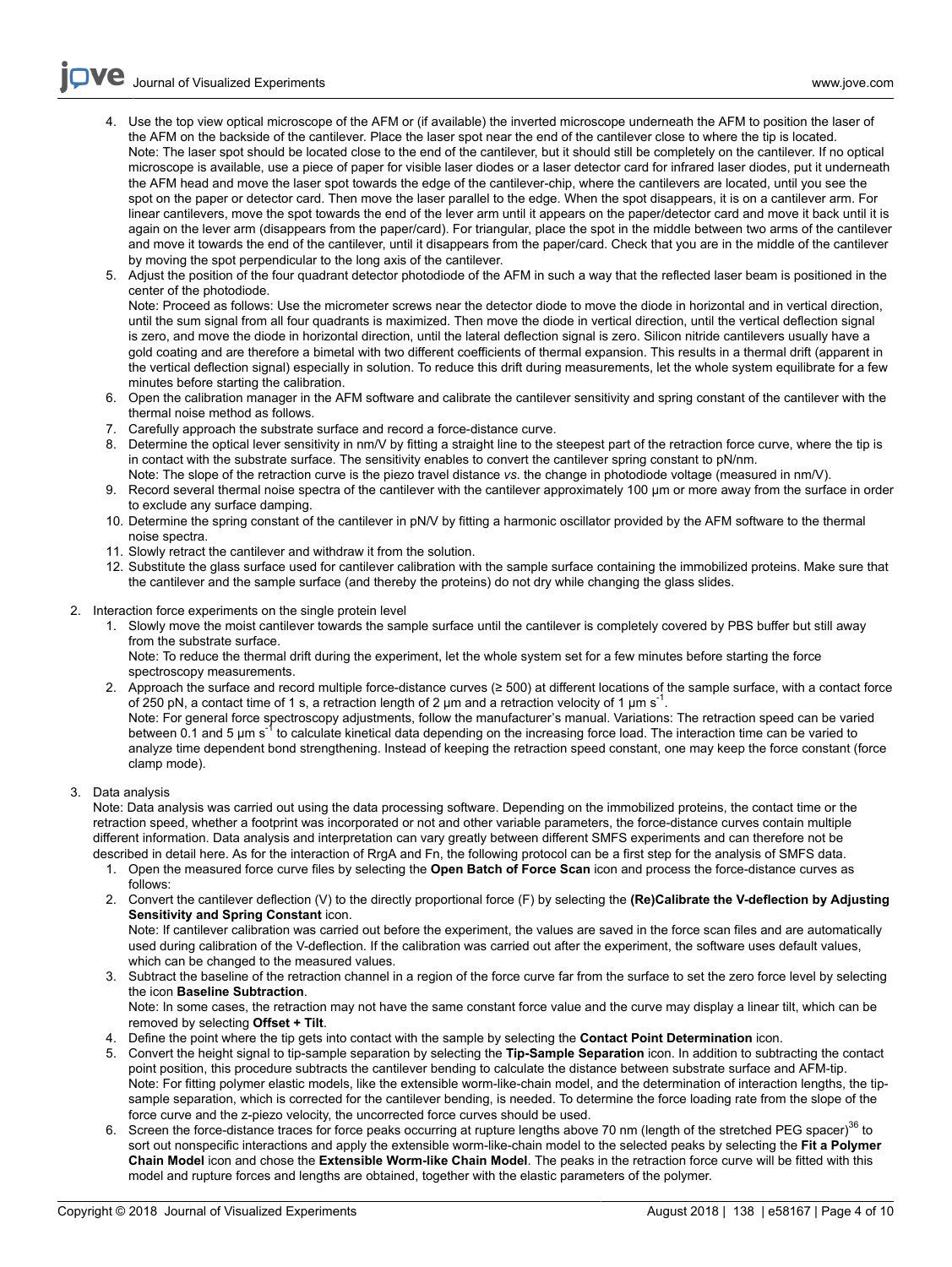7. Display the data as histograms showing the force and length distributions. Use at least 100 unbinding events for the histograms.

## **Representative Results**

The protocol described here results in a covalent immobilization of proteins *via* their accessible primary amines with random orientation (**Figure 1**). **Figure 2** shows an AFM image of a silanized glass surface with (left) and without (right) Fn immobilized, recorded after the dehydration of the samples under a gentle stream of nitrogen. The silane polymer layer shows only small surface corrugations with a height of approximately 2-5 nm (**Figure 2**, right), while on the surface functionalized with Fn, approximately 10 nm high Fn molecules are apparent (**Figure 2**, left). In closeups, the dimeric structure of the Fn can be recognized. The Fn molecules seem to be compact with a height of 4 - 5 nm above the PEG surface coating and a length of  $\sim$  120 nm (see inserts).

To investigate the interaction forces of RrgA with Fn, which was recently described in detail by our group<sup>13</sup>, RrgA was coupled to a silicon nitride AFM tip and human Fn to the glass substrate (**Figure 3a**). **Figure 3** shows representative tip sample separation curves of the interaction of RrgA with Fn recorded at a pulling velocity of 1 µm s<sup>-1</sup>. The used surface chemistry led to a low background interaction and well-shaped single (or double) interaction events (**Figure 3a**), which were fitted using an extensible worm like chain (eWLC) model (red curves). Plotting the results of the fit (rupture force and -length, see **Figure 4**) shows that after overcoming non-specific surface interactions between AFM tip and substrate, and stretching the PEG linkers (> 70 nm), up to ~19% of the force curves showed rupture events with a mean rupture force for the RrgA - Fn interaction of ~ 52 pN at a tip-sample distances of about 100 nm. In contrast, an inapplicable surface chemistry (here, omitted quenching with Tris buffered saline **Figure 3b**) will hinder a clear evaluation of single interaction events due to unspecific interactions, multiple protein binding (trace 2 and 3) and/or covalent coupling of proteins between the sample surface and the AFM cantilever tip. This leads to high rupture forces (trace 1) possibly accompanied by unfolding of the protein (Fn) domains (trace 4 and 5).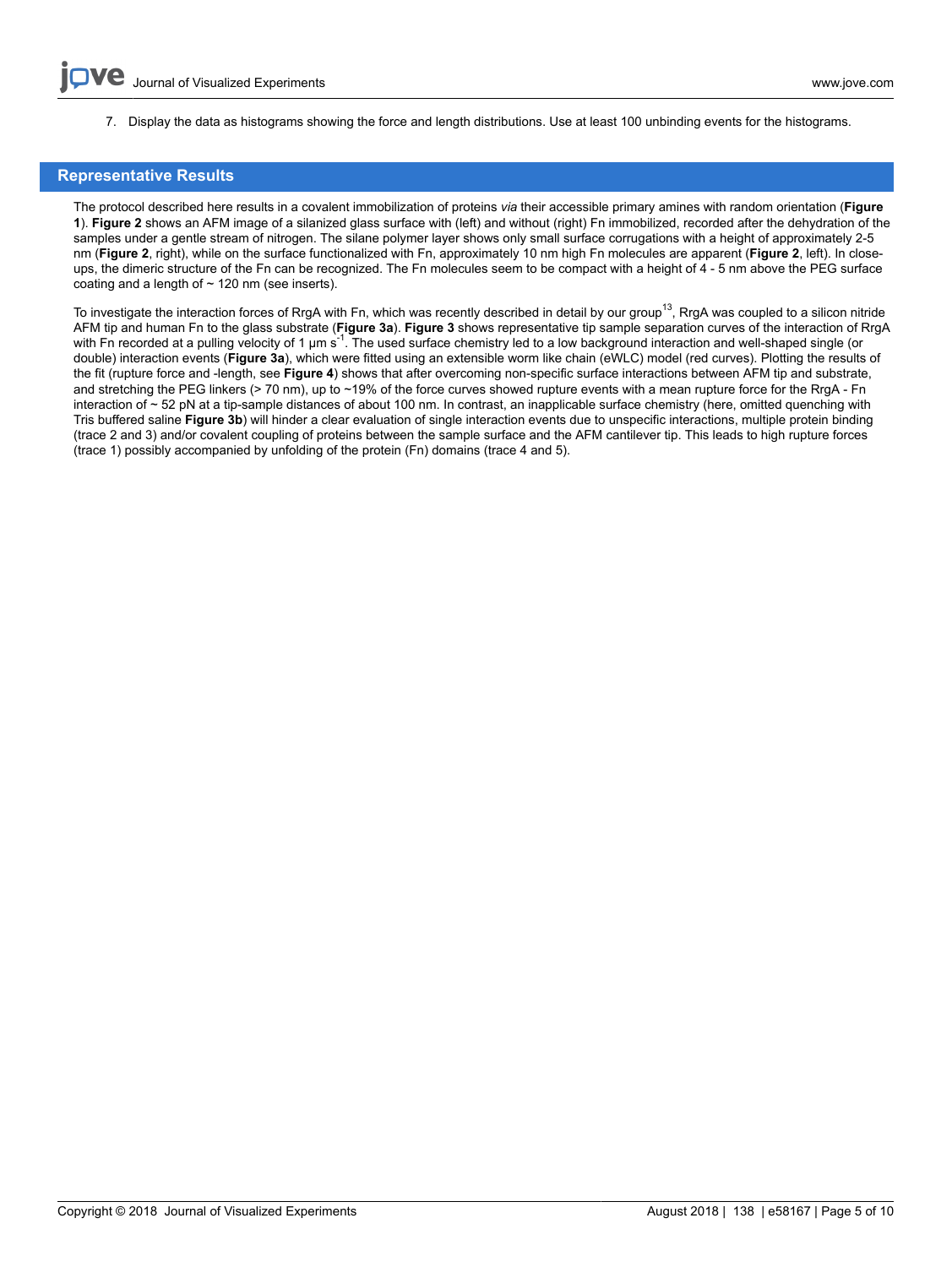

**Figure 1: Overview over the surface chemistry.** The hydrolysis of ethoxy silane-PEG-carboxyl is followed by its condensation at the hydrated glass surface and the formation of siloxane crosslinks. The reaction of EDC with the carboxyl groups results in a reactive *o*-acylisourea, an amine-reactive intermediate with an extremely short half-life in aqueous solution (hydrolysis). The intermediate is stabilized by the formation of an NHS ester which undergoes nucleophilic substitution to finally form an amide bond with primary amines on the proteins. [Please click here to](https://www.jove.com/files/ftp_upload/58167/58167fig1large.jpg) [view a larger version of this figure.](https://www.jove.com/files/ftp_upload/58167/58167fig1large.jpg)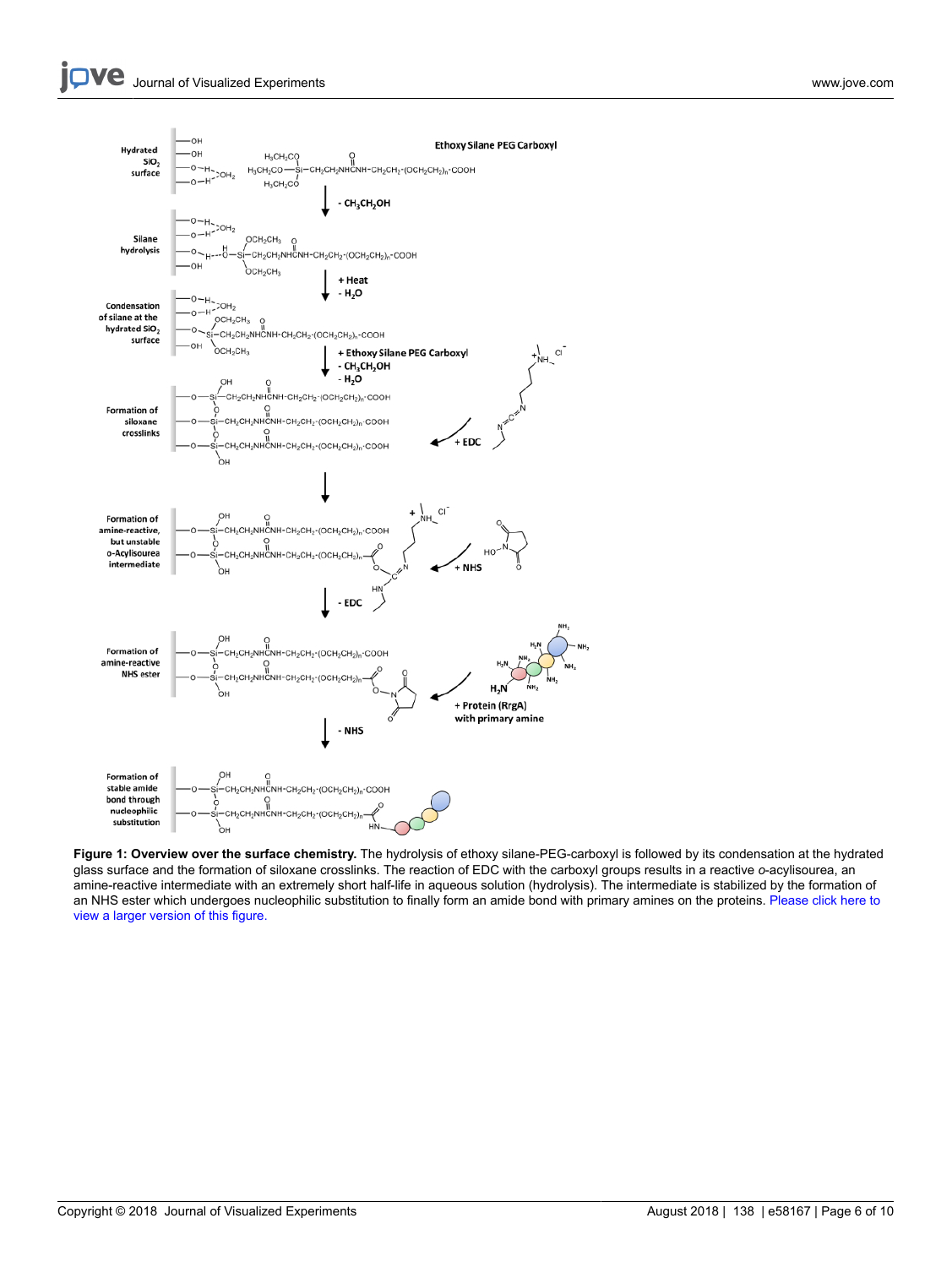

**Figure 2: Immobilization of fibronectin on a glass substrate** *via* **heterobifunctional ethoxy silane PEG carboxyl coupling agent.** AFM images of functionalized glass surfaces with (left) and without (right) Fn. Numbers indicate individual Fn molecules, which are distributed homogeneously on the substrate surface (inserts). The molecules adopt a dimeric and compact structure with a height of 4-5 nm above the PEG coating and a length of >100 nm. This resembles the structure of Fn in solution and is consistent with previous AFM data on other surfaces, *e.g.,* mica (scale bar of inlays = 500 nm) $37$ . Below the AFM images are height profiles along the lines indicated in the AFM images. [Please click here](https://www.jove.com/files/ftp_upload/58167/58167fig2large.jpg) [to view a larger version of this figure.](https://www.jove.com/files/ftp_upload/58167/58167fig2large.jpg)



Figure 3: Illustration of a SMFS experiment and representative force distance curves of the RrgA - Fn interaction. (a) RrgA and Fn were covalently linked *via* the heterobifunctional ethoxy silane PEG carboxyl coupling agent to a silicon nitride AFM cantilever tip and a glass surface, respectively. Representative SMFS force distance curves obtained for RrgA - Fn interaction at a retraction velocity of 1 µm s<sup>-1</sup> with the described immobilization of RrgA and Fn are shown. Red curves represent the extensible worm-like chain fits applied to obtain rupture forces and lengths. The figure has been modified from Becke, et al., ACSnano 2018<sup>13</sup>. (b) Representative SMFS force distance curves obtained for the RrgA - Fn interaction without quenching with Tris buffered saline. In this case, the primary amine of Tris was absent so that remaining active NHS esters were left unsaturated during the experiment. This led to multi protein binding (trace 2 and 3) and the clamping of proteins between the surface and the AFM tip which resulted in high rupture forces accompanied by (Fn-) domain unfolding (trace 1, 4 and 5; note the different scales). [Please](https://www.jove.com/files/ftp_upload/58167/58167fig3large.jpg) [click here to view a larger version of this figure.](https://www.jove.com/files/ftp_upload/58167/58167fig3large.jpg)



**Figure 4: Force and length distribution of single RrgA - Fn interactions.** Rupture force and corresponding rupture length histograms obtained from RrgA - Fn SMFS interaction measurements ( $n = 1400$ ) at a retraction velocity of 1  $\mu$ m s<sup>-1</sup>. The histograms reveal a most probable rupture force *f<sub>MP</sub>* of 51.6 pN (Gauss fit, black line) and an accumulation of rupture lengths around 100 nm. The figure has been modified from Becke, et al., ACSnano, 2018<sup>13</sup>. [Please click here to view a larger version of this figure.](https://www.jove.com/files/ftp_upload/58167/58167fig4large.jpg)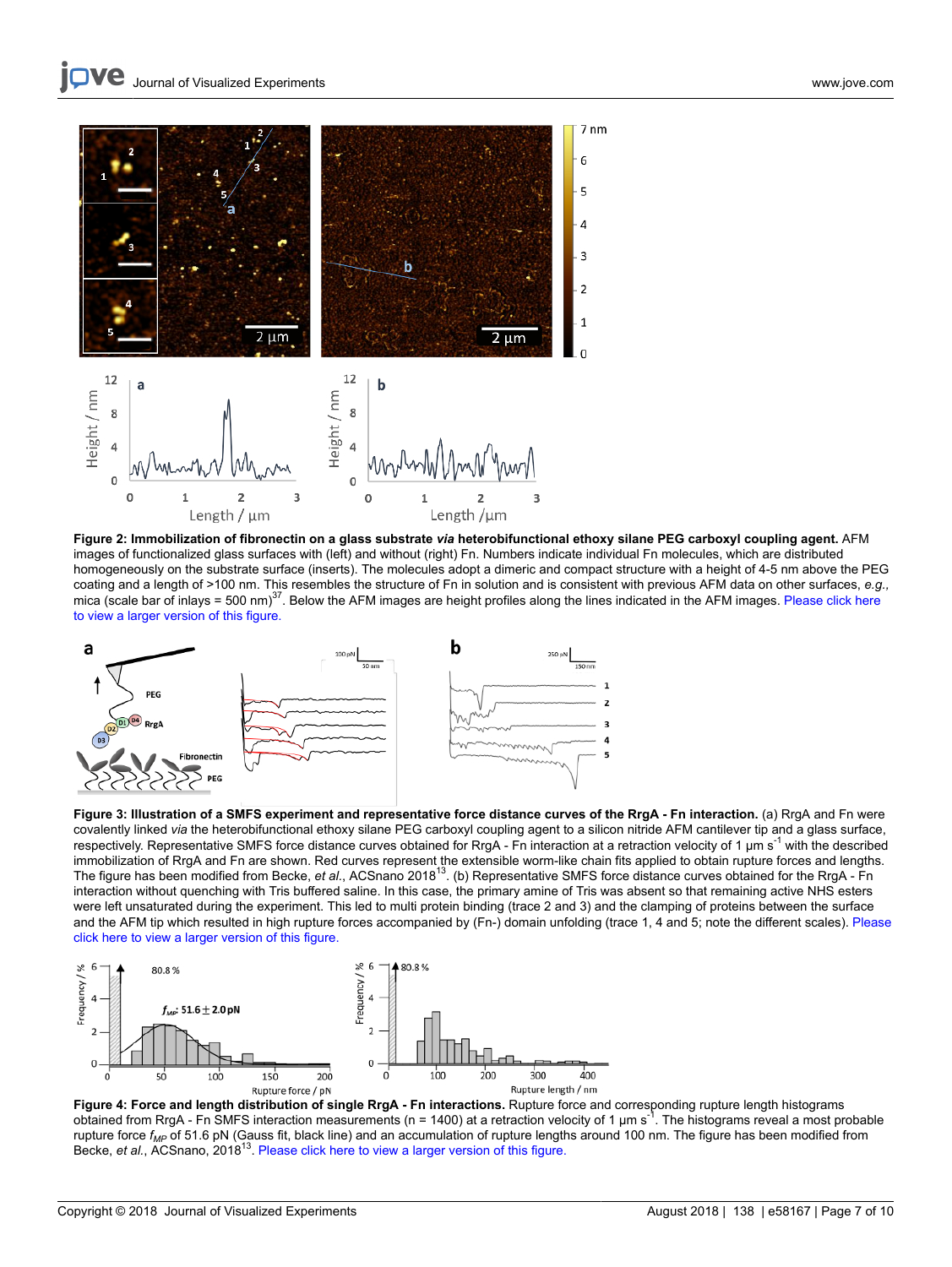### **Discussion**

Since the introduction of AFM based SMFS, it evolved into a widely used technique to directly probe intra and intermolecular forces of individual<br>proteins, nucleic acids and other biomolecules<sup>3,4,5</sup>. For successful SMFS e To probe the intramolecular forces in natural and synthetic polymers, the polymers may be directly coupled to the substrate surface and AFM tip<sup>36,38,39,40,41</sup>. For the investigation of inter-molecular interactions, such as molecular bonds, however, it is advisable to use flexible linker molecules such as hetero-bifunctional PEG linkers, or polypeptide chains, to attach the interaction partners to the AFM tip and the substrate surface, in order to allow for the correct orientation of the binding partners, to overcome short-range surface forces and to avoid denaturation and<br>unfolding of proteins<sup>21,22,23,24,25,26,27,42</sup>. We therefore described a *via* their accessible primary amines using hetero-bifunctional PEG spacers.

We demonstrated its applicability with the investigation of the interaction forces between adhesin RrgA from *S. pneumoniae* and the extracellular matrix protein Fn, as recently described in detail elsewhere<sup>13</sup> .

The surface chemistry is well established and analyzed and similar approaches have been successfully used in multiple SMFS experiments<sup>19,42,43,44,45</sup>. The silylether used for coupling the silane polymer to the surface, is subject to hydrolysis. The degree of hydrolysis depends on the amount of formed siloxane bonds, which can be controlled during the silanization process. If high interaction forces (≥ 1000 pN) are expected during SMFS measurements, the silanization should be performed *via* vapor-phase deposition<sup>30</sup> which results in the formation of a continuous layer of siloxanes. As for many experiments (*e.g.*, many protein – protein interactions), the interaction forces are in the range of a few hundred pN, and the described procedure, in which siloxane formation is carried out by deposition from an aqueous phase and unbound organosilanes are thoughtfully washed off with ethanol (step 1.1.7) followed by curing with heat (step 1.1.8), is sufficient.

Another critical step is to wash the remaining EDC and NHS molecules off the surface (step 1.2.3), as leftovers will lead to the activation of carboxyl groups on the proteins. This may either result in crosslinking of proteins on the same surface, which can alter their functionality or covalently couple activated proteins to other proteins on the opposite surface. This may lead to clamping of the proteins between the surface and the AFM tip, which results in high rupture forces possibly accompanied by domain unfolding (see **Figure 3b**, trace 1, 4 and 5, unfolding of Fn domains)<sup>46</sup>. The same problem can occur, if the active NHS esters of the PEG spacer are left unsaturated. Therefore, the incubation with Tris buffered saline is recommended (step 1.2.6), as the primary amine of Tris quenches the remaining amino reactive groups.

Following the protocol stepwise leads to a homogenous distribution of Fn on the silanized glass surface (see **Figure 2**), leaving a dimeric form of the protein. This resembles Fn´s structure in solution and is consistent with previous AFM data on other sample surfaces<sup>37</sup>. In addition, an appropriate concentration of RrgA on the AFM tip is obtained, which generates a target value of ~20% of well-defined interaction events during SMFS measurements (**Figure 3** and **Figure 4**). Another elegant way to control the amount of molecules coupled to the sample substrate and cantilever tip besides varying the protein concentration and/or incubation times, is the combination of silane-agents with different secondary functional groups. By changing the ratio of protein reactive groups extending from the PEG-polymer, the number of immobilized proteins can be<br>controlled <sup>15,16,17,18</sup>.

The protocol described here can also be used to immobilize other -NH<sub>2</sub> containing molecules or be adjusted to couple proteins to other siliconoxide surface besides glass and silicon nitride. Depending on the protein design, the amine reactive carboxyl group can be changed to a sulfhydryl reactive group (*e.g.*, maleimide or ortho-pyridyl disulfide) to couple the protein *via* its free –SH groups. For Fn, this results in a<br>predefined orientation<sup>13,17,20</sup>.

In summary, this protocol can be adjusted to serve different requirements and is suitable for other biophysical applications besides single molecule force spectroscopy experiments.

#### **Disclosures**

The authors have nothing to disclose.

#### **Acknowledgements**

TB and HG acknowledge financial support through the European Research Council "Cellufuel, Advanced Grant No. 294438". HCS acknowledges financial support from the Federal Ministry for Education and Research through the Innovationsallianz Technofunktionale Proteine (TeFuProt), SS acknowledges financial support from the Bavarian State Ministry for Science and Education through the research focus "Herstellung und biophysikalische Charakterisierung dreidimensionaler Gewebe - CANTER". We thank Conny Hasselberg-Christoph and Martina Hörig for technical support

### **References**

- 1. Binnig, G., Quate, C.F., Gerber, C., Atomic Force Microscope. *Physical Review Letters.* **56,** 930-933 (1986).
- 2. Neuman, K.C., Nagy, A., Single-Molecule Force Spectroscopy: Optical Tweezers, Magnetic Tweezers and Atomic Force Microscopy. *Nature Methods.* **5** (6), 491-505 (2008).
- 3. Dufrene, Y.F., Atomic Force Microscopy, a Powerful Tool in Microbiology. *Journal of Bacteriology.* **184** (19), 5205-13 (2002).
- 4. Muller, D.J., Dufrene, Y.F., Atomic Force Microscopy as a Multifunctional Molecular Toolbox in Nanobiotechnology. *Nature Nanotechnology.* **3** (5), 261-9 (2008).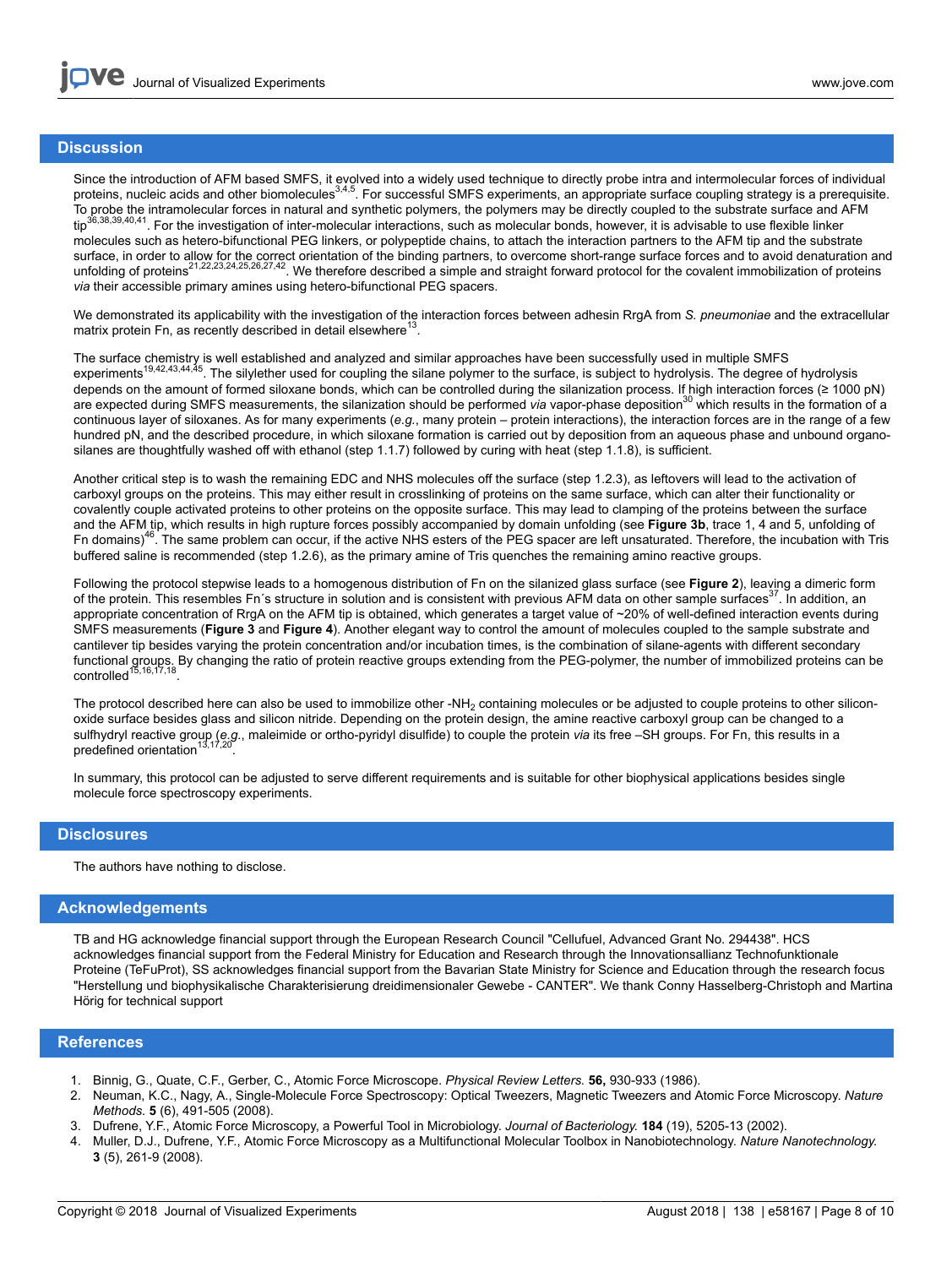- 5. Hinterdorfer, P., Dufrene, Y.F., Detection and Localization of Single Molecular Recognition Events Using Atomic Force Microscopy. *Nature Methods.* **3** (5), 347-55 (2006).
- 6. Dufrene, Y.F., Sticky Microbes: Forces in Microbial Cell Adhesion. *Trends in Microbiology.* **23** (6), 376-82 (2015).
- 7. Yakovenko, O., *et al.,* FimH Forms Catch Bonds That Are Enhanced by Mechanical Force Due to Allosteric Regulation. *The Journal of Biological Chemistry.* **283** (17), 11596-605 (2008).
- 8. Casillas-Ituarte, N.N., *et al.*, Amino Acid Polymorphisms in the Fibronectin-Binding Repeats of Fibronectin-Binding Protein A Affect Bond Strength and Fibronectin Conformation. *The Journal of Biological Chemistry.* **292** (21), 8797-8810 (2017).
- 9. Hilleringmann, M., *et al.,* Molecular Architecture of *Streptococcus Pneumoniae* TIGR4 Pili. *The EMBO Journal.* **28** (24), 3921-30 (2009).
- 10. Izore, T., *et al.*, Structural Basis of Host Cell Recognition by the Pilus Adhesin from *Streptococcus Pneumoniae*. *Structure.* **18** (1), 106-15 (2010).
- 11. Henriques-Normark, B., Tuomanen, E.I., The Pneumococcus: Epidemiology, Microbiology, and Pathogenesis. *Cold Spring Harbor Perspectives in Medicine.* **3** (7), pii: a010215 (2013).
- 12. Henderson, B., Nair, S., Pallas, J., Williams, M. A., Fibronectin: a Multidomain Host Adhesin Targeted by Bacterial Fibronectin-Binding Proteins. *FEMS Microbiology Reviews.* **35** (1), 147-200 (2011).
- 13. Becke, T.D., *et al.*, Single Molecule Force Spectroscopy Reveals Two-Domain Binding Mode of Pilus-1 Tip Protein RrgA of *Streptococcus Pneumoniae* to Fibronectin. *ACS nano.* **12** (1), 549-558 (2018).
- 14. Herman-Bausier, P., Pietrocola, G., Foster, T. J., Speziale, P., Dufrene, Y. F., Fibrinogen Activates the Capture of Human Plasminogen by Staphylococcal Fibronectin-Binding Proteins. *mBio.* **8** (5), e01067-17 (2017).
- 15. Vitry, P., Valotteau, C., Feuillie, C., Bernard, S., Alsteens, D., Geoghegan, J. A., Dufrene, Y. F., Force-Induced Strengthening of the Interaction between *Staphylococcus aureus* Clumping Factor B and Loricrin. *mBio.* **8** (6), e01748-17 (2017).
- 16. Milles, L. F., Schulten, K., Gaub, H.E., Bernardi, R.C., Molecular Mechanism of Extreme Mechanostability in a Pathogen Adhesin. *Science.* **359** (6383), 1527-1533 (2018).
- 17. Jobst, M. A., Schoeler, C., Malinowska, K., Nash, M. A., Investigating Receptor-Ligand Systems of the Cellulosome with AFM-Based Single-Molecule Force Spectroscopy. *Journal of Visualized Experiments.* (82), e50950 (2013).
- 18. Stetter, F. W., Kienle, S., Krysiak, S., Hugel, T., Investigating Single Molecule Adhesion by Atomic Force Spectroscopy. *Journal of Visualized Experiments.* (96), e52456 (2015).
- 19. Schmidt, S.W., Christ, T., Glockner, C., Beyer, M.K., Clausen-Schaumann, H., Simple Coupling Chemistry Linking Carboxyl-Containing Organic Molecules to Silicon Oxide Surfaces under Acidic Conditions. *Langmuir: the ACS journal of surfaces and colloids.* **26** (19), 15333-8 (2010).
- 20. Zimmermann, J. L., Nicolaus, T., Neuert, G., Blank, K., Thiol-Based, Site-Specific and Covalent Immobilization of Biomolecules for Single-Molecule Experiments. *Nature Protocols.* **5** (6), 975-85 (2010).
- 21. Ott, W., Jobst, M. A., Schoeler, C., Gaub, H. E., Nash, M. A., Single-Molecule Force Spectroscopy on Polyproteins and Receptor-Ligand Complexes: The Current Toolbox. *Journal of Structural Biology.* **197** (1), 3-12 (2017).
- 22. Ott, W., *et al.*, Elastin-like Polypeptide Linkers for Single-Molecule Force Spectroscopy. *ACS nano.* **11** (6), 6346-6354 (2017).
- 23. Ebner, A., *et al.*, A New, Simple Method for Linking of Antibodies to Atomic Force Microscopy Tips. *Bioconjugate Chemistry.* **18** (4), 1176-1184 (2007).
- 24. Kufer, S.K., *et al.*, Covalent Immobilization of Recombinant Fusion Proteins with hAGT for Single Molecule Force Spectroscopy. *European Biophysics Journal with Biophysics Letters.* **35** (1), 72-78 (2005).
- 25. Hinterdorfer, P., Baumgartner, W., Gruber, H. J., Schilcher, K., Schindler, H., Detection and Localization of Individual Antibody-Antigen Recognition Events by Atomic Force Microscopy. *Proceedings of the National Academy of Sciences of the United States of America.* **93** (8), 3477-3481 (1996).
- 26. Hinterdorfer, P., Schilcher, K., Gruber, H. J., Schindler, H., Conjugation of Biomolecules to Tip and Probe Surfaces for Molecular Recognition in Atomic Force Microscopy. *European Journal of Cell Biology.* **74**, 72-72 (1997).
- 27. Riener, C.K., *et al.,* Heterobifunctional Crosslinkers for Tethering Single Ligand Molecules to Scanning Probes. *Analytica Chimica Acta.* **497** (1-2), 101-114 (2003).
- 28. Metwalli, E., Haines, D., Becker, O., Conzone, S., Pantano, C.G., Surface Characterizations of Mono-, Di-, and Tri-Aminosilane Treated Glass Substrates. *Journal of Colloid and Interface Science.* **298** (2), 825-31 (2006).
- 29. Beyer, D., Knoll, W., Ringsdorf H., Elender, G., Sackmann, E., Covalently Attached Polymer Mono- and Multilayers on Silanized Glass Substrates. *Thin Solid Films.* **284 - 285**, 825-828 (1996).
- 30. Hermanson, G.T., Chapter 13 Silane Coupling Agents. In *Bioconjugate Techniques.* Academic Press. **3**, 535-548 (2013).
- 31. Howarter, J.A., Youngblood, J.P., Optimization of Silica Silanization by 3-aminopropyltriethoxysilane. *Langmuir : the ACS Journal of Surfaces and Colloids.* **22** (26), 11142-7 (2006).
- 32. Hermanson, G.T., Chapter 6 Heterobifunctional Crosslinkers. In *Bioconjugate Techniques.* Academic Press. **3**, 299-339 (2013).
- 33. Sehgal, D., Vijay, I. K., A Method for the High Efficiency of Water-Soluble Carbodiimide-Mediated Amidation. *Analytical Biochemistry.* **218** (1), 87-91 (1994).
- 34. Xue, Y., Li, X., Li, H., Zhang, W., Quantifying Thiol-Gold Interactions Towards the Efficient Strength Control. *Nature Communications.* **5**, 4348 (2014).
- 35. Butt, H.J., Jaschke, M., Calculation of Thermal Noise in Atomic Force Microscopy. *Nanotechnology.* **6**, 1-7 (1995).
- 36. Oesterhelt, F., Rief, M., Gaub, H.E., Single Molecule Force Spectroscopy by AFM Indicates Helical Structure of Poly(ethylene-glycol) in Water. *New Journal of Physics.* **1** (1), 6 (1999).
- 37. Gugutkov, D., Gonzalez-Garcia, C., Rodriguez Hernandez, J.C., Altankov, G., Salmeron-Sanchez, M., Biological Activity of the Substrate-Induced Fibronectin Network: Insight Into the Third Dimension Through Electrospun Fibers. *Langmuir: the ACS Journal of Surfaces and Colloids.* **25** (18), 10893-900 (2009).
- 38. Rief, M., Oesterhelt, F., Heymann, B., Gaub, H. E., Single Molecule Force Spectroscopy on Polysaccharides by Atomic Force Microscopy. *Science.* **275** (5304), 1295-1297 (1997).
- 39. Rief, M., Gautel, M., Oesterhelt, F., Fernandez, J.M., Gaub, H.E., Reversible Unfolding of Individual Titin Immunoglobulin Domains by AFM. *Science.* **276** (5315), 1109-12 (1997).
- 40. Marszalek, P.E., Oberhauser, A.F., Pang, Y.P., Fernandez, J.M., Polysaccharide Elasticity Governed by Chair-Boat Transitions of the Glucopyranose Ring. *Nature.* **396** (6712), 661-664 (1998).